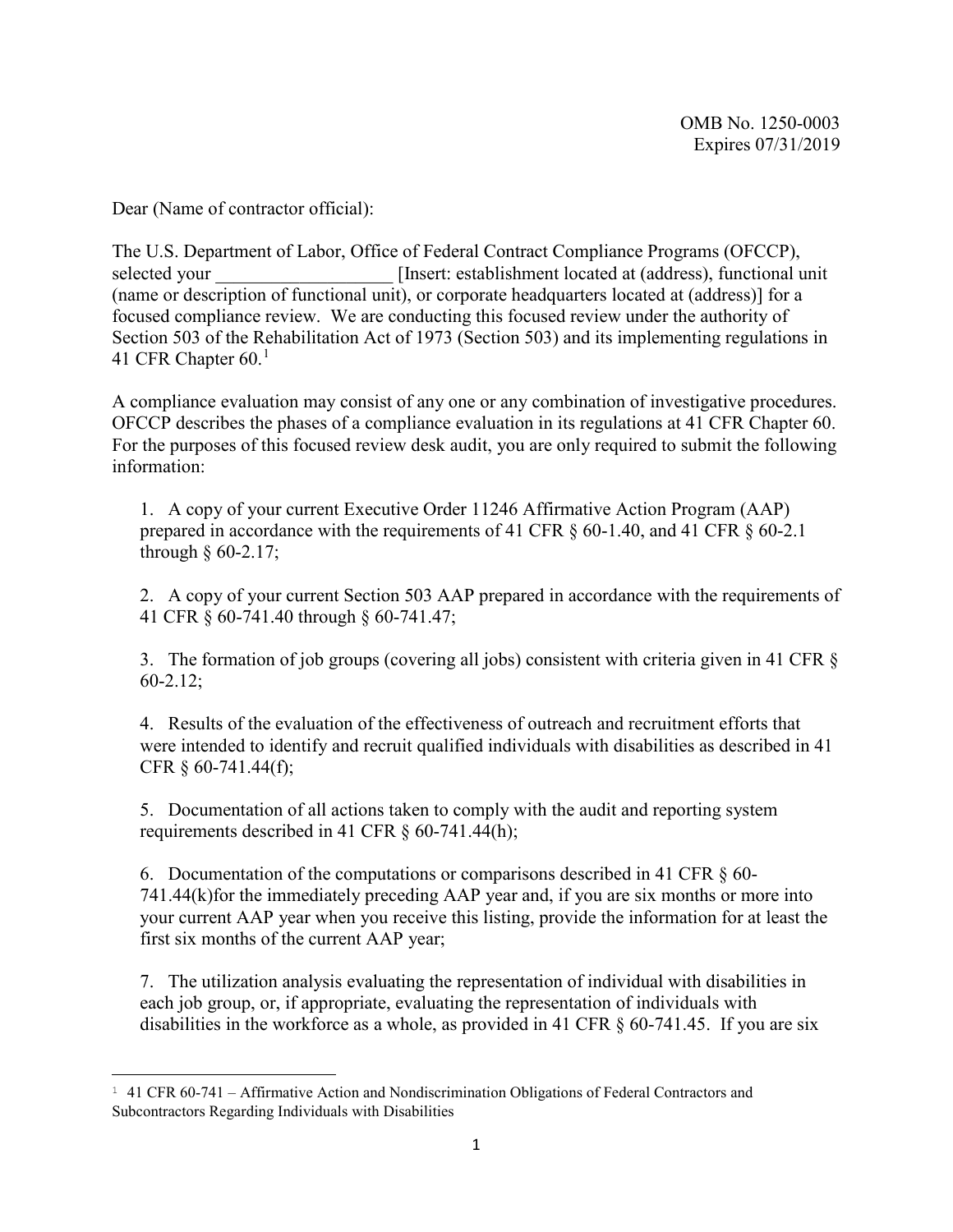months or more into your current AAP year on the date you receive this listing, please also submit information that reflects current year progress;

8. Copies of your Employer Information Report EEO-1 (Standard Form 100 Rev.) for the last three years;

9. A copy of your collective bargaining agreement(s), if applicable. Include any other documents you prepared, such as policy statements, employee notices or handbooks, etc. that implement, explain, or elaborate on the provisions of the collective bargaining agreement;

10. Copies of reasonable accommodation policies, and documentation of any accommodation requests received and their resolution, if any;

11. Your most recent assessment of your personnel processes, as required by 41 CFR § 60- 741.44(b), including the date the assessment was performed, any actions taken or changes made as a result of the assessment, and the date of the next scheduled assessment; and,

12. Your most recent assessment of physical and mental qualifications, as required by 41 CFR § 60-741.44(c), including the date the assessment was performed, any actions taken or changes made as a result of the assessment, and the date of the next scheduled assessment.

Please submit your AAP(s) and support data to the address listed on page one of this letter as soon as possible, but no later than 30 days from the date you receive this letter. Pursuant to 41 CFR §§ 60-1.12(e) and 741.80(c), failure to preserve complete and accurate records constitutes non-compliance with your obligations as a federal contractor or subcontractor. Once the evaluation begins, you are required to maintain all personnel and employment records described in the regulations enforced by OFCCP until the final disposition of the evaluation.

We encourage you to submit your information in an electronic format to reduce the amount of time it takes to complete our evaluation of your [Insert establishment, functional unit, or corporate headquarters]. Should you opt to email your submissions, use email address

You should be aware that OFCCP may initiate enforcement proceedings if you fail to submit AAPs and support data that represent a reasonable effort to meet the requirements of the regulations in 41 CFR Chapter 60.

 $\frac{1}{2}$  ,  $\frac{1}{2}$  ,  $\frac{1}{2}$  ,  $\frac{1}{2}$  ,  $\frac{1}{2}$ 

Please also be aware that OFCCP may use the information you provide during a compliance evaluation in an enforcement action. We may also share that information with other enforcement agencies within DOL, as well as with other federal civil rights enforcement agencies with which we have information sharing agreements.

Finally, the public may seek disclosure of the information you provide during a compliance evaluation. Under current law and regulations, OFCCP is required to comply with Freedom of Information Act, the Trade Secrets Act, the Privacy Act, and the 1987 Executive Order governing the disclosure of confidential commercial information.